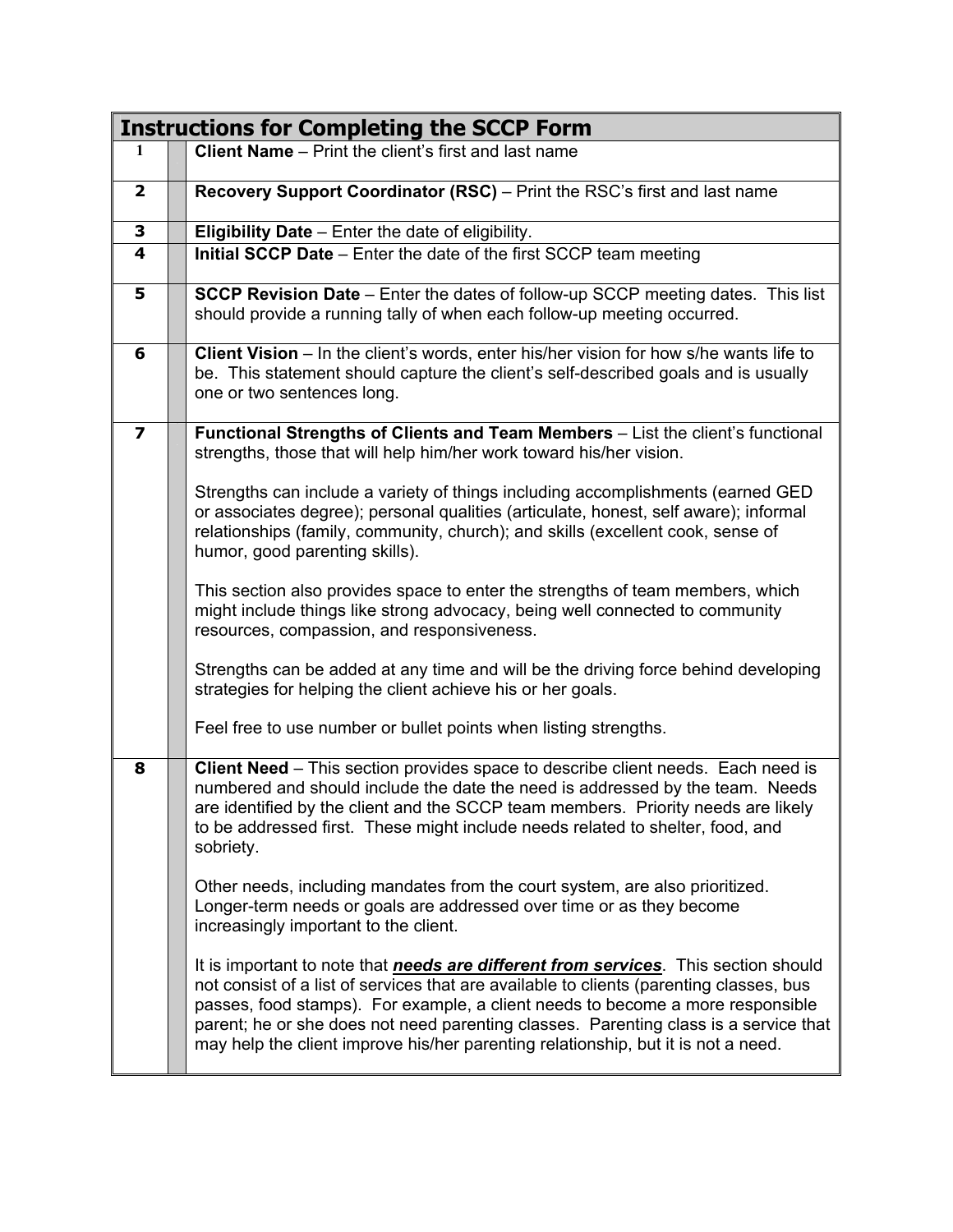|    | <b>Instructions for Completing the SCCP Form</b>                                                                                                                                                                                                                                                                                                                       |  |  |
|----|------------------------------------------------------------------------------------------------------------------------------------------------------------------------------------------------------------------------------------------------------------------------------------------------------------------------------------------------------------------------|--|--|
| 9  | Strategies to Meet Needs - The strategy section describes how the client and<br>his/her team members are going to meet the needs described above in #7.<br>Strategies should be creative. Available services may be part of the strategy, but<br>the team should come up with as many options as possible, including those that are<br>informal and free.              |  |  |
|    | When a strategy for meeting a need is decided, it is important that the team include<br>very specific information about the strategy including:                                                                                                                                                                                                                        |  |  |
|    | A description of the strategy (or strategies)<br>$\bullet$<br>Person or people responsible<br>$\bullet$<br>Where it will occur?<br>$\bullet$<br>Timeframe - how long will it take to complete and when will it be done?<br>٠<br>Location – where is this going to occur?<br>$\bullet$<br>Funding source – who is going to pay for the service or support?<br>$\bullet$ |  |  |
|    | Some of these questions may not apply to each strategy, but it is critical that as<br>much relevant information as possible is included so that expectations and roles are<br>clear.                                                                                                                                                                                   |  |  |
|    | There may be more than one strategy for meeting each need. If this is the case,<br>RSC's may choose to use numbers or bullets to outline each strategy.                                                                                                                                                                                                                |  |  |
| 10 | <b>Updates –</b> This section is directly linked to the strategy section in #8. For every<br>strategy listed, there should be an update on what happened:                                                                                                                                                                                                              |  |  |
|    | Who did what?<br>Was it a success?<br>$\bullet$                                                                                                                                                                                                                                                                                                                        |  |  |
|    | Was it completed and accomplished?<br>$\bullet$<br>Were there barriers to completing the strategy? What didn't work?<br>$\bullet$<br>What are the next steps?                                                                                                                                                                                                          |  |  |
|    | This section provides an opportunity to check in with team members, rethink<br>strategies if necessary, celebrate successes, and provide some accountability to the<br>client and team members, ensuring that people are invested and getting things<br>done.                                                                                                          |  |  |
|    | If there is more than one strategy listed in #8, then the updates should include<br>information on what's happening with each strategy. RSC's may choose to add<br>numbers or bullets to make the connection between strategies and updates.                                                                                                                           |  |  |
|    | Please add dates for each entry. This will help RSC's track when strategies were<br>revised, if they were successful, or if they were discontinued. Where applicable,<br>provide the dates when goals are accomplished.                                                                                                                                                |  |  |
|    | You may need to add more boxes as your needs and strategies grow. To do this:<br>simply copy the needs/strategies/updates box from your template and paste it into<br>the case plan you're working on.                                                                                                                                                                 |  |  |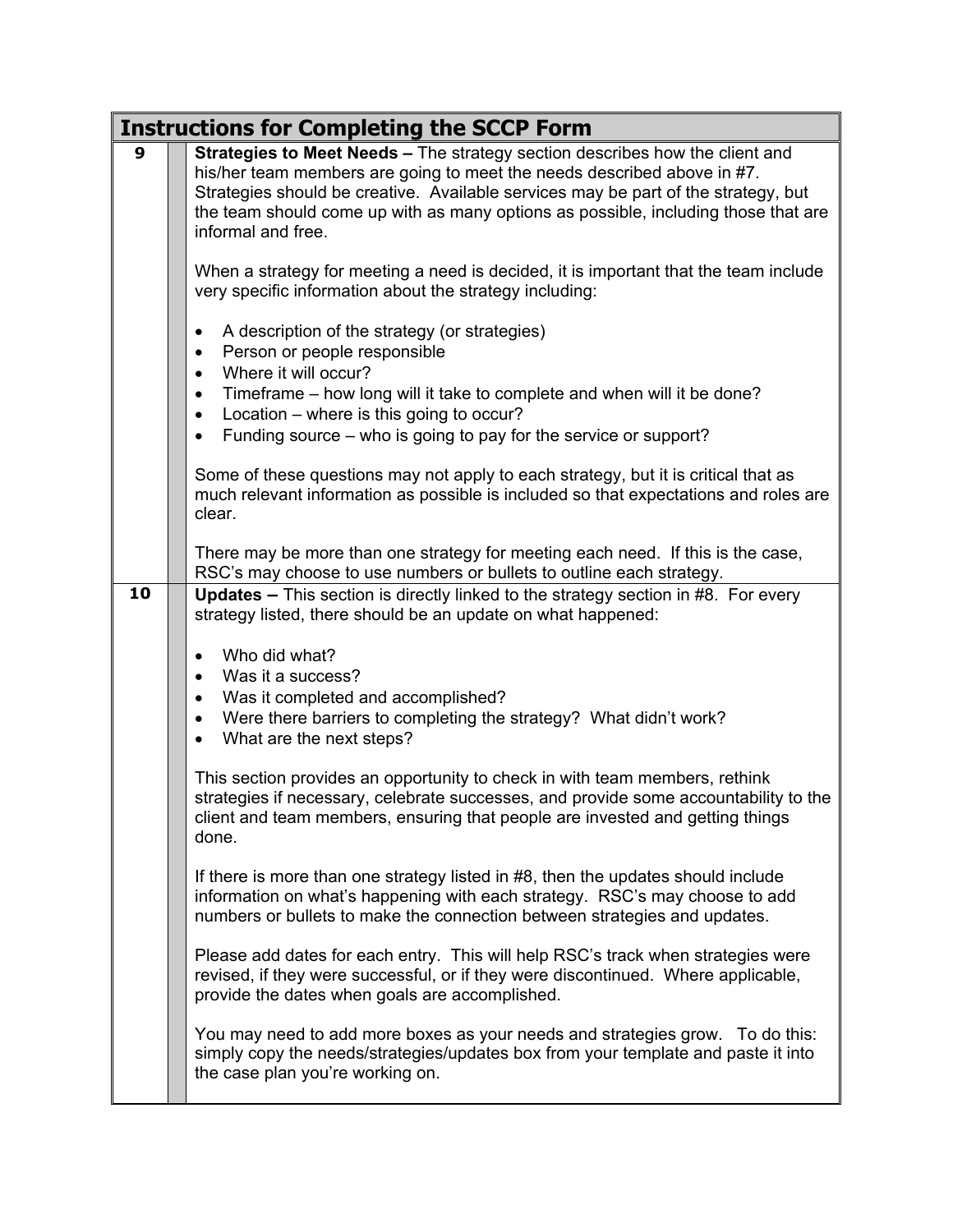|    | <b>Instructions for Completing the SCCP Form</b>                                                                                                                                                                                                                                                                                                                                                                                                                                                                                                             |  |  |  |
|----|--------------------------------------------------------------------------------------------------------------------------------------------------------------------------------------------------------------------------------------------------------------------------------------------------------------------------------------------------------------------------------------------------------------------------------------------------------------------------------------------------------------------------------------------------------------|--|--|--|
| 11 | Notes - Enter any miscellaneous notes that do not reflect specific needs,<br>strategies, or updates. This section can include information about team dynamics,<br>ongoing barriers, and client circumstances - anything that is relevant and important<br>to the success of the client. Be sure to include the date for each entry in the space<br>provided.                                                                                                                                                                                                 |  |  |  |
| 12 | Follow-up Meeting Date and Location - At the end of every SCCP meeting, the<br>RSC and team members should agree on the date and location of every meeting.<br>This information should be included in the space provided.                                                                                                                                                                                                                                                                                                                                    |  |  |  |
| 13 | Signature of Client and Date - When the plan has been completed and there is<br>agreement among the team members about the strategies, the client should provide<br>his/her signature and the date in the spaces provided.                                                                                                                                                                                                                                                                                                                                   |  |  |  |
| 14 | Signature of RSC and Date - When the plan has been completed and there is<br>agreement among the team members about the strategies, the RSC should provide<br>his/her signature and the date in the space provided.                                                                                                                                                                                                                                                                                                                                          |  |  |  |
| 15 | <b>RSC Phone - Enter the RSC's phone number</b>                                                                                                                                                                                                                                                                                                                                                                                                                                                                                                              |  |  |  |
| 16 | Team Members' Names and Signatures - Have team members print their names<br>and addresses legibly in the space provided. Then ask that they sign their names<br>after each SCCP meeting. Their signatures signify that they understand the plan,<br>agree with the strategies for meeting needs, and take responsibility for completing<br>assigned tasks. Also ask that they include their addresses. This will allow team<br>members to stay in touch.<br>This section also includes three columns that identify the team members' roles.<br>They include: |  |  |  |
|    | Formal or Informal - Are you a friend, family member, pastor, or other<br>community support (informal)? Or are you a professional representing an<br>agency (formal)?<br>Organization or Relationship - Enter the organization you represent or describe<br>the family/friend/community relationship.<br>Contact Numbers - List phone numbers and faxes if available.                                                                                                                                                                                        |  |  |  |
|    | RSC's should ask team members to complete these columns at each meeting.                                                                                                                                                                                                                                                                                                                                                                                                                                                                                     |  |  |  |
| 17 | Team Members Invited But Not in Attendance – Enter the names of team<br>members invited but not able to attend the meeting. This helps keep track of who<br>attends which meetings and provides some degree of accountability for the team. It<br>may also identify barriers for team members who would like to come but, for some<br>reason, can't.                                                                                                                                                                                                         |  |  |  |